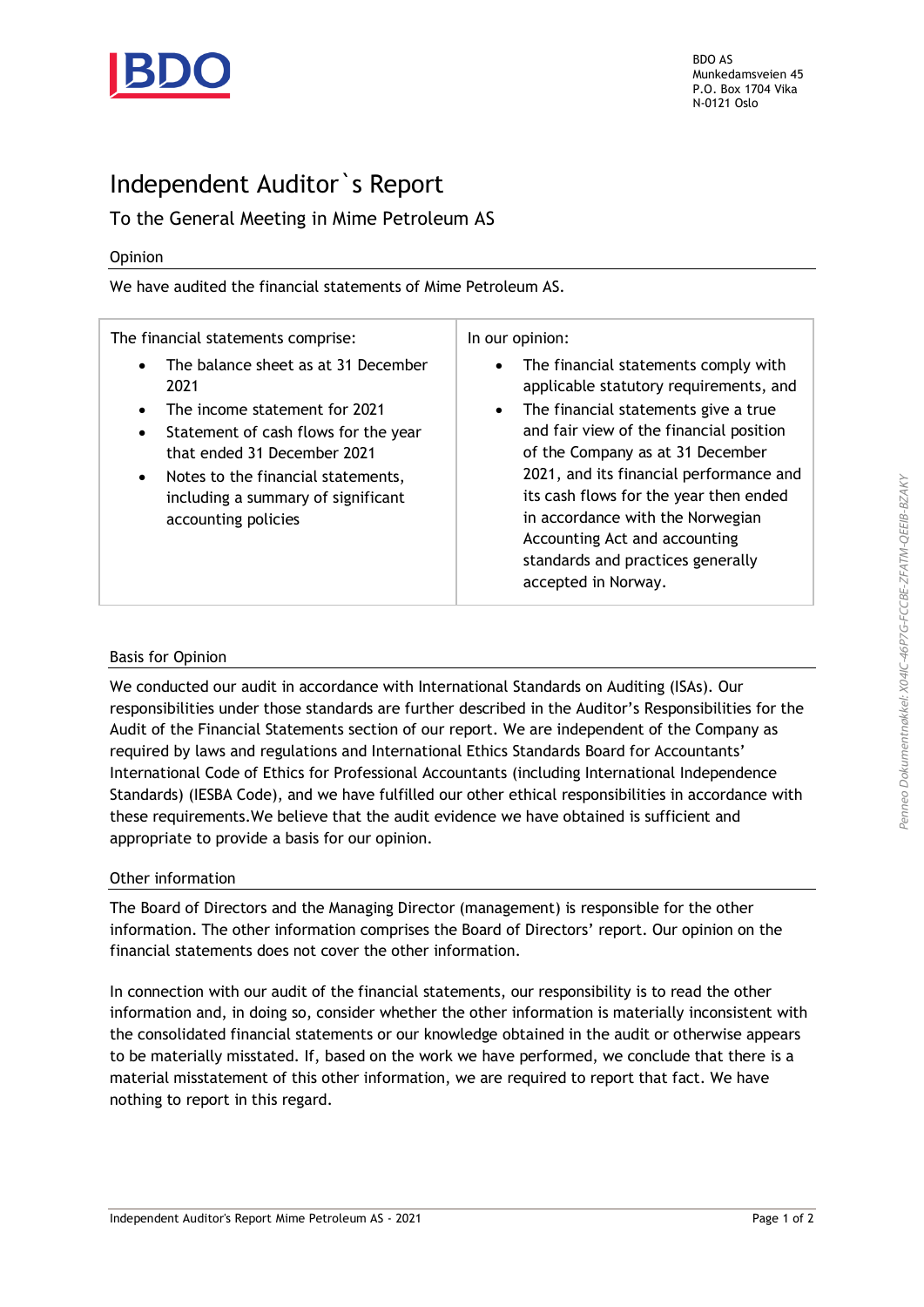

#### **Opinion on the Board of Director's report**

Based on our knowledge obtained in the audit, in our opinion the Board of Directors' report

- is consistent with the financial statements and
- contains the information required by applicable legal requirements.

#### Responsibilities of the Board of Directors and the Managing Director for the Financial Statements

The Board of Directors and the Managing Director (management) are responsible for the preparation of financial statements that give a true and fair view in accordance with the Norwegian Accounting Act and accounting standards and practices generally accepted in Norway, and for such internal control as management determines is necessary to enable the preparation of financial statements that are free from material misstatement, whether due to fraud or error.

In preparing the financial statements, management is responsible for assessing the Company's ability to continue as a going concern, disclosing, as applicable, matters related to going concern and using the going concern basis of accounting insofar as it is not likely that the enterprise will cease operations.

#### Auditor's Responsibilities for the Audit of the Financial Statements

Our objectives are to obtain reasonable assurance about whether the financial statements as a whole are free from material misstatement, whether due to fraud or error, and to issue an auditor's report that includes our opinion. Reasonable assurance is a high level of assurance, but is not a guarantee that an audit conducted in accordance with ISAs will always detect a material misstatement when it exists. Misstatements can arise from fraud or error and are considered material if, individually or in the aggregate, they could reasonably be expected to influence the economic decisions of users taken on the basis of these financial statements.

For further description of Auditor's Responsibilities for the Audit of the Financial Statements reference is made to:

https://revisorforeningen.no/revisjonsberetninger

BDO AS

Børre Skisland State Authorised Public Accountant (This document is signed electronically)

Independent Auditor's Report Mime Petroleum AS - 2021 Page 2 of 2